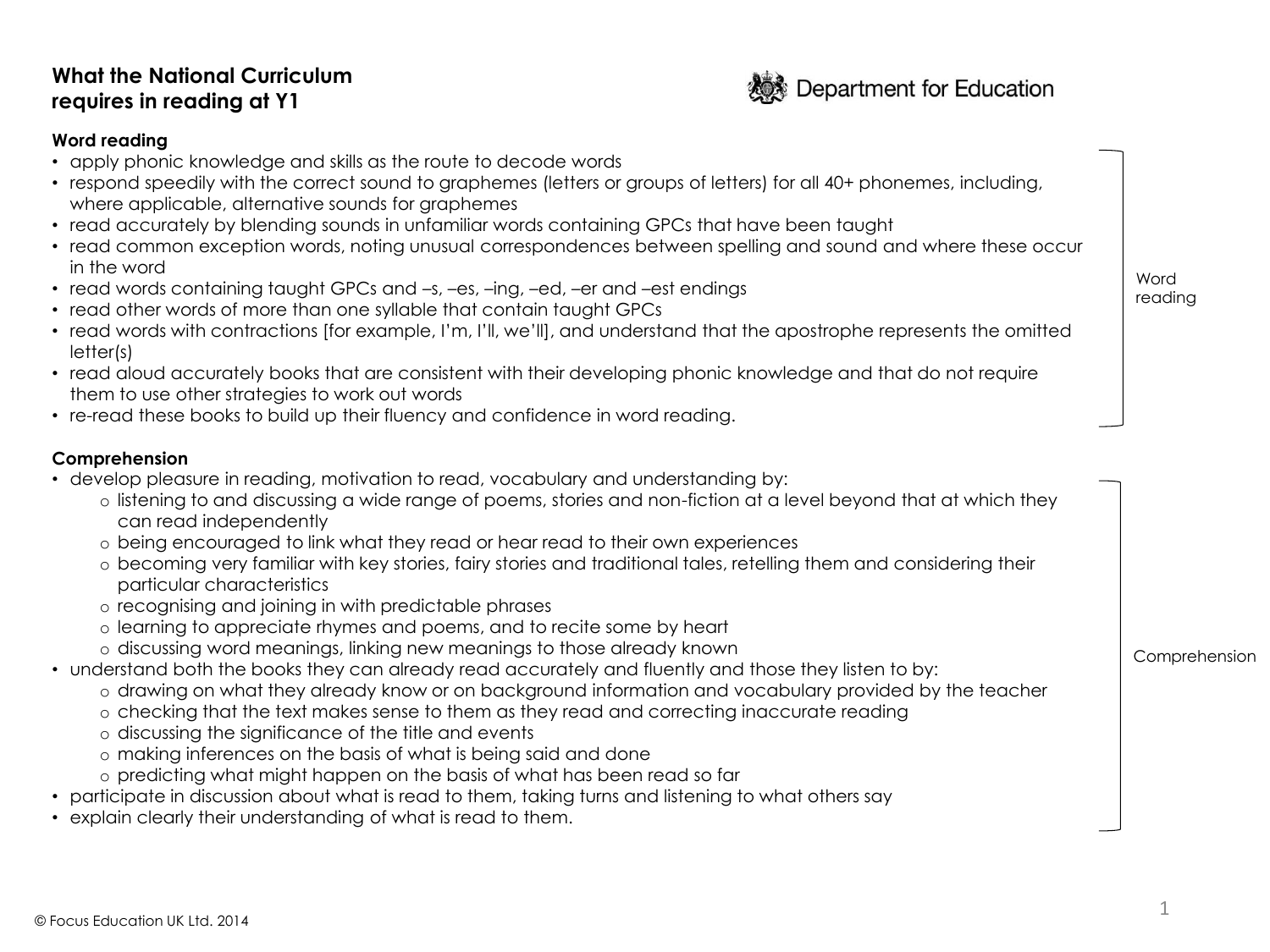# **Key Assessment Criteria:** *Being a reader*



| A year 1 reader     |                                                                                                          |                                                                                  |  |  |
|---------------------|----------------------------------------------------------------------------------------------------------|----------------------------------------------------------------------------------|--|--|
| <b>Word reading</b> |                                                                                                          | Comprehension                                                                    |  |  |
|                     | I can match all 40+ graphemes to their phonemes.                                                         | can say what I like and do not like about a text.<br>$\bullet$                   |  |  |
|                     | I can blend sounds in unfamiliar words.                                                                  | can link what I have heard or read to my own experiences.                        |  |  |
|                     | I can divide words into syllables.<br>$\bullet$                                                          | I can retell key stories orally using narrative language.<br>$\bullet$           |  |  |
|                     | I can read compound words.<br>$\bullet$                                                                  | I can talk about the main characters within a well known story.<br>$\bullet$     |  |  |
|                     | I can read words with contractions and understand that the<br>apostrophe represents the missing letters. | I can learn some poems and rhymes by heart.<br>$\bullet$                         |  |  |
|                     | I can read phonetically decodable words.<br>$\bullet$                                                    | I can use what I already know to understand texts.<br>$\bullet$                  |  |  |
|                     | I can read words that end with 's, -ing, -ed, -est<br>$\bullet$                                          | can check that my reading makes sense and go back to correct<br>when it doesn't. |  |  |
|                     | I can read words which start with un-.                                                                   | can draw inferences from the text and/or the illustrations.<br>(Beginning)       |  |  |
|                     | I can add -ing, -ed and -er to verbs. (Where no change is needed<br>to the root word)                    | I can make predictions about the events in the text.<br>$\bullet$                |  |  |
|                     | I can read words of more than one syllable that contain taught<br>GPCs.                                  | can explain what I think a text is about.<br>$\bullet$                           |  |  |
|                     |                                                                                                          |                                                                                  |  |  |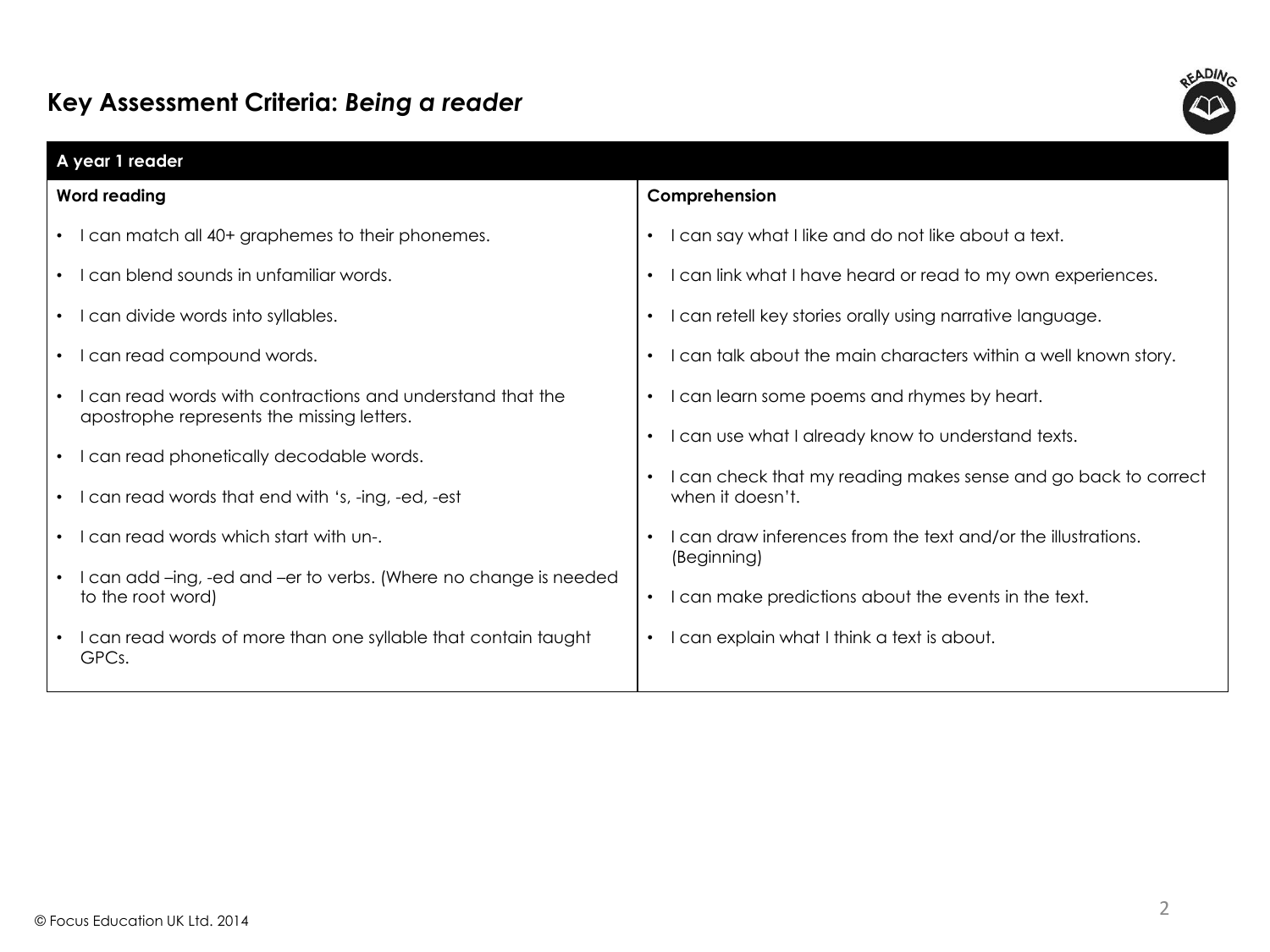# **What the National Curriculum requires in writing at Y1**

## **Writing - transcription**

- spell:
	- o words containing each of the 40+ phonemes already taught
	- o common exception words
	- o the days of the week
- name the letters of the alphabet:
	- o naming the letters of the alphabet in order
	- o using letter names to distinguish between alternative spellings of the same sound
- add prefixes and suffixes:
	- o using the spelling rule for adding *–*s or *–*es as the plural marker for nouns and the third person singular marker for verbs
	- o using the prefix un*–*
	- o using *–*ing, *–*ed, *–*er and *–*est where no change is needed in the spelling of root words [for example, helping, helped, helper, quicker, quickest]
- apply simple spelling rules and guidance, as listed in Appendix 1 of the National Curriculum
- write from memory simple sentences dictated by the teacher that include words using the GPCs and common exception words taught so far.

# **Handwriting**

- sit correctly at a table, holding a pencil comfortably and correctly
- begin to form lower-case letters in the correct direction, starting and finishing in the right place
- form capital letters
- form digits 0-9
- understand which letters belong to which handwriting 'families' (i.e. letters that are formed in similar ways) and to practise these.



| Writing - composition<br>• write sentences by:<br>o saying out loud what they are going to write<br>dhout<br>o composing a sentence orally before writing<br>it<br>o sequencing sentences to form short<br>narratives<br>o re-reading what they have written to check<br>that it makes sense<br>• discuss what they have written with the teacher or<br>other pupils<br>• read aloud their writing clearly enough to be<br>heard by their peers and the teacher.                                                                                                                          | Composition                             |
|-------------------------------------------------------------------------------------------------------------------------------------------------------------------------------------------------------------------------------------------------------------------------------------------------------------------------------------------------------------------------------------------------------------------------------------------------------------------------------------------------------------------------------------------------------------------------------------------|-----------------------------------------|
| • develop their understanding of the concepts set<br>out in Appendix 2 of the National Curriculum by:<br>o leaving spaces between words<br>o joining words and joining clauses using and<br>o beginning to punctuate sentences using a<br>capital letter and a full stop, question mark<br>or exclamation mark<br>o using a capital letter for names of people,<br>places, the days of the week, and the<br>personal pronoun 'l'<br>o learning the grammar for year 1 in English<br>Appendix 2<br>• use the grammatical terminology in English<br>Appendix 2 in discussing their writing. | Vocabulary,<br>grammar &<br>punctuation |

**Handwriting** 

Spelling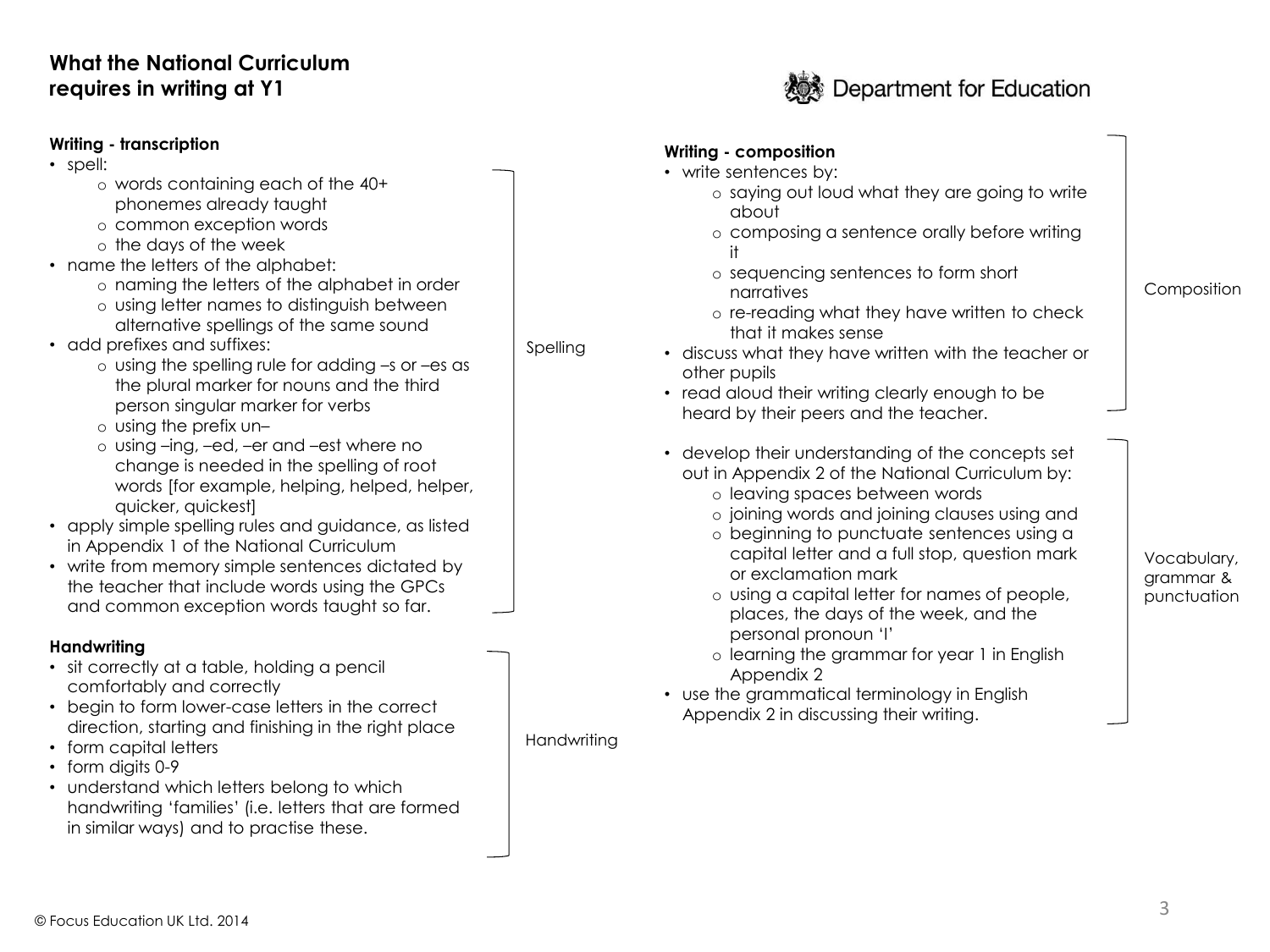# **Key Assessment Criteria:** *Being a writer*



| A year 1 writer                                                                                                                                                                                                                                                                                                                                                                                            |                                                                                                                                                                                                                                                                                                                                                                                                                                                      |                                                                                                                                                                                                                                                                                                                                                  |  |  |  |  |
|------------------------------------------------------------------------------------------------------------------------------------------------------------------------------------------------------------------------------------------------------------------------------------------------------------------------------------------------------------------------------------------------------------|------------------------------------------------------------------------------------------------------------------------------------------------------------------------------------------------------------------------------------------------------------------------------------------------------------------------------------------------------------------------------------------------------------------------------------------------------|--------------------------------------------------------------------------------------------------------------------------------------------------------------------------------------------------------------------------------------------------------------------------------------------------------------------------------------------------|--|--|--|--|
| <b>Transcription</b>                                                                                                                                                                                                                                                                                                                                                                                       | Composition                                                                                                                                                                                                                                                                                                                                                                                                                                          | <b>Grammar and punctuation</b>                                                                                                                                                                                                                                                                                                                   |  |  |  |  |
| Spelling<br>• I can identify known phonemes in unfamiliar<br>words.<br>• I can use syllables to divide words when<br>spelling.<br>• I use what I know about alternative<br>phonemes to narrow down possibilities for<br>accurate spelling.<br>• I can use the spelling rule for adding 's' or<br>'es' for verbs in the 3 <sup>rd</sup> person singular.<br>• I can name all the letters of the alphabet in | I can compose a sentence orally before<br>writing it.<br>I can sequence sentences in chronological<br>$\bullet$<br>order to recount and event or experience.<br>I can re-read what I have written to check<br>that it makes sense.<br>• I leave spaces between words.<br>I know how the prefix 'un' can be added to<br>$\bullet$<br>words to change meaning.<br>I can use the suffixes 's', 'es', 'ed', and 'ing'<br>$\bullet$<br>within my writing. | Sentence structure<br>I can combine words to make a sentence.<br>$\bullet$<br>• I can join two sentences using 'and'.<br>Text structure<br>I can sequence sentences to form a<br>$\bullet$<br>narrative.<br>Punctuation<br>I can separate words using finger spaces.<br>$\bullet$<br>I can use capital letters to start a sentence.<br>$\bullet$ |  |  |  |  |
| order.<br>I can use letter names to show alternative<br>spellings of the same phoneme.<br>Handwriting<br>· I can sit correctly at a table, holding a<br>pencil comfortable and correctly.<br>• I can form lower case letters in the correct<br>direction, starting and finishing in the right<br>place.<br>• I can form capital letters and digits 0-9.                                                    |                                                                                                                                                                                                                                                                                                                                                                                                                                                      | I can use a full stop to end a sentence.<br>$\bullet$<br>• I can use a question mark.<br>• I can use an exclamation mark.<br>• I can use capital letters for names.<br>$\cdot$ I can use 'I'.                                                                                                                                                    |  |  |  |  |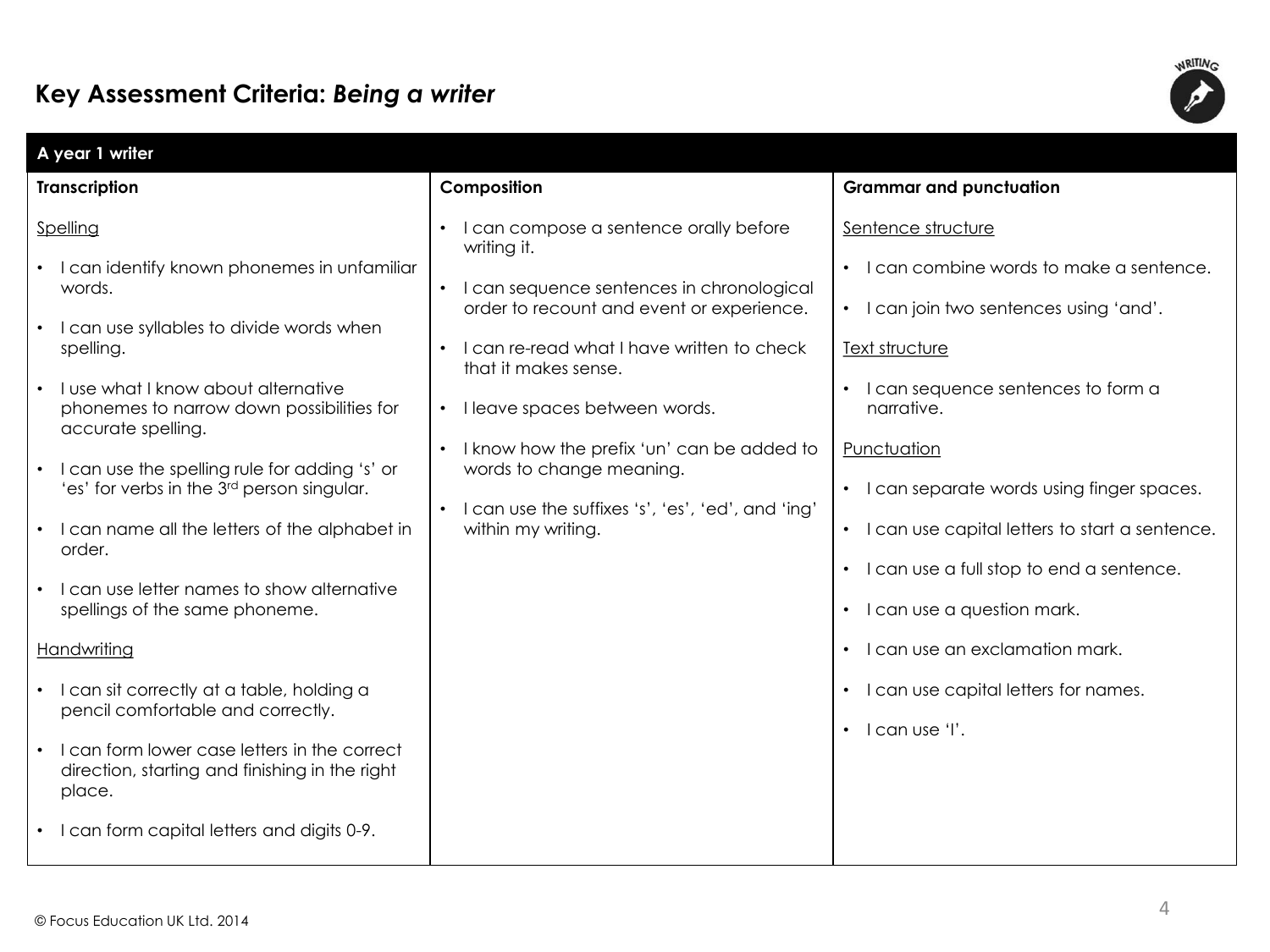# **What the National Curriculum requires in mathematics at Y1**

#### **Number and place value**

- count to and across 100, forwards and backwards, beginning with 0 or 1, or from any given number
- count, read and write numbers to 100 in numerals; count in multiples of twos, fives and tens
- given a number, identify one more and one less
- identify and represent numbers using objects and pictorial representations including the number line, and use the language of: equal to, more than, less than (fewer), most, least
- read and write numbers from 1 to 20 in numerals and words.

### **Number – addition and subtraction**

- read, write and interpret mathematical statements involving addition  $(+)$ , subtraction  $(-)$  and equals  $(=)$ sians
- represent and use number bonds and related subtraction facts within 20
- add and subtract one-digit and two-digit numbers to 20, including zero
- solve one-step problems that involve addition and subtraction, using concrete objects and pictorial representations, and missing number problems

### **Number – multiplication and division**

• solve one-step problems involving multiplication and division, by calculating the answer using concrete objects, pictorial representations and arrays with the support of the teacher.

# **Number fractions**

- recognise, find and name a half as one of two equal parts of an object, shape or quantity
- recognise, find and name a quarter as one of four equal parts of an object, shape or quantity.



#### **Measurement**

Number

- compare, describe and solve practical problems for:
	- o lengths and heights [for example, long/short, longer/shorter, tall/short, double/half]
	- o mass/weight [for example, heavy/light, heavier than, lighter than]
	- o capacity and volume [for example, full/empty, more than, less than, half, half full, quarter]
	- o time [for example, quicker, slower, earlier, later]
- measure and begin to record the following:
	- o lengths and heights
	- o mass/weight
	- o capacity and volume
	- o time (hours, minutes, seconds)
- recognise and know the value of different denominations of coins and notes
- sequence events in chronological order using language [for example, before and after, next, first, today, yesterday, tomorrow, morning, afternoon and evening]
- recognise and use language relating to dates, including days of the week, weeks, months and years
- tell the time to the hour and half past the hour and draw the hands on a clock face to show these times.

### **Geometry – properties of shapes**

- recognise and name common 2-D and 3-D shapes, including:
	- o 2-D shapes [for example, rectangles (including squares), circles and triangles]
	- o 3-D shapes [for example, cuboids (including cubes), pyramids and spheres]

## **Geometry – position and direction**

• describe position, direction and movement, including whole, half, quarter and three-quarter turns.

**Measurement** 

**Geometry**